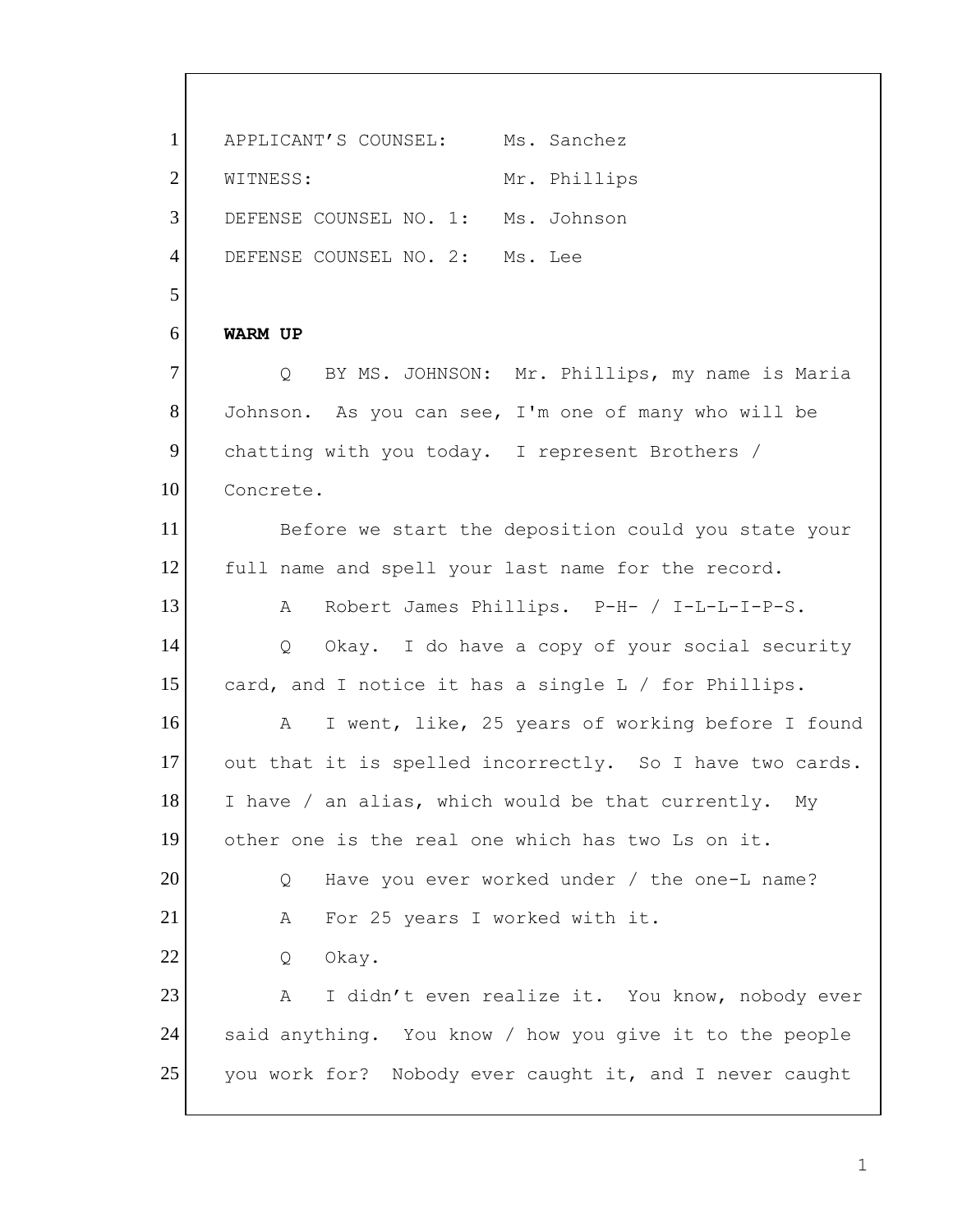$\circ$  $\mathbb A$  $\circ$  $\mathbb A$  $\overline{Q}$  $\mathsf{A}$  $\circ$  $\mathbb{A}$  $\circ$  identity, if you wouldn't mind.  $A$  $Q_{\cdot}$ 1 2 3 4 5 6 7 8 9 10 11 12 13 14 15 16 17 18 19 20 21 22 23 24 25 it. That's interesting. And what is your / residence address, please?<br>A 6815 Lakeside, Roseville, California. How long have you lived at that address? Since March of '98. Where did you live  $/*(1)$  prior to the Roseville address? That would be 883 Westward Court, Campbell, California. I don't know the zip code. And for how long / did you live in Campbell? I moved to Campbell in May, I believe, of '87, about. Okay. And before Campbell where did you live? MS. SANCHEZ: Objection. / There is no need to go that far back, Counsel. MS. LEE: I would like the information to confirm Q BY MS. JOHNSON: That is all / for the record. Please answer the question. I lived in Tucson, Arizona. Q And for how long did you live in Tucson? A About 29 years. Have / you ever had your deposition taken before?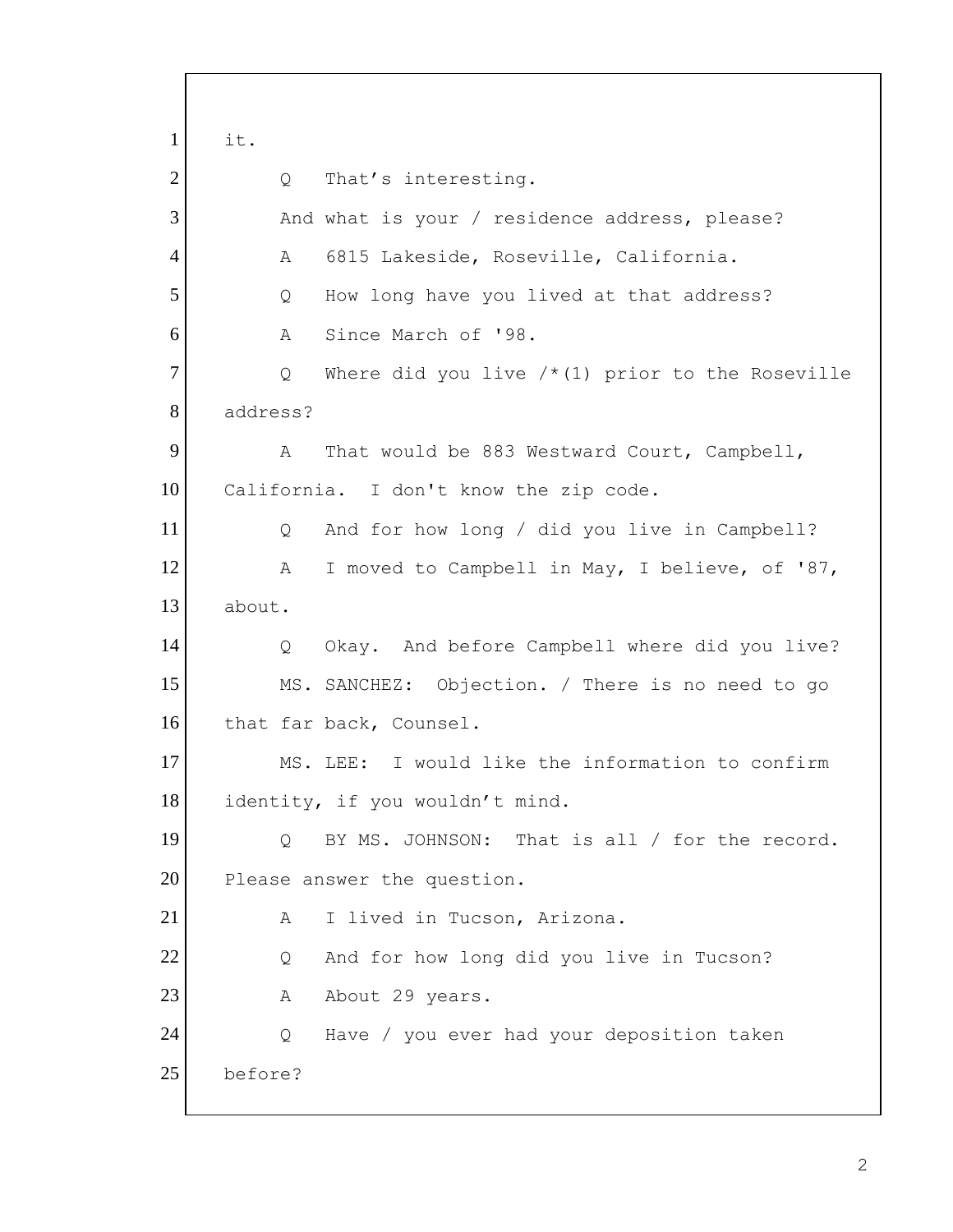```
A\circΑ
           \circA
           \circ\overline{A}\circA\circA 
Q BY MS. JOHNSON: Okay. And the other time you 

had your deposition taken, can / you recall when that 
           A1
2
3
4
5
6
7
8
9
10
11
12
13
14
15
16
17
18
19
20
21
22
23
24
25
               Yes, I have.
               How many times?
               I believe at least once, maybe twice. My
     brother was killed erecting / a tower crane. 
               Okay. Were you deposed as a percipient witness
      or --As a family member witness, I quess.
               Okay. All right. Did / you actually observe
      the incident? 
               No.
               Okay. I assume there was some kind of a
     wrongful death case? 
               Yes.
               When did your brother die?
               That / would be '81. '80 or '81. 1981.
           MS. SANCHEZ: Please don't guess or speculate. Only 
      tell us what you know. 
           MS. JOHNSON: Well, that's not true, Counsel. 
     We /*(2) are entitled to his best estimate.
           MS. SANCHEZ: It sounded to me like he was guessing. 
     was? 
               Yes. The actual deposition was done in early
      '98.
```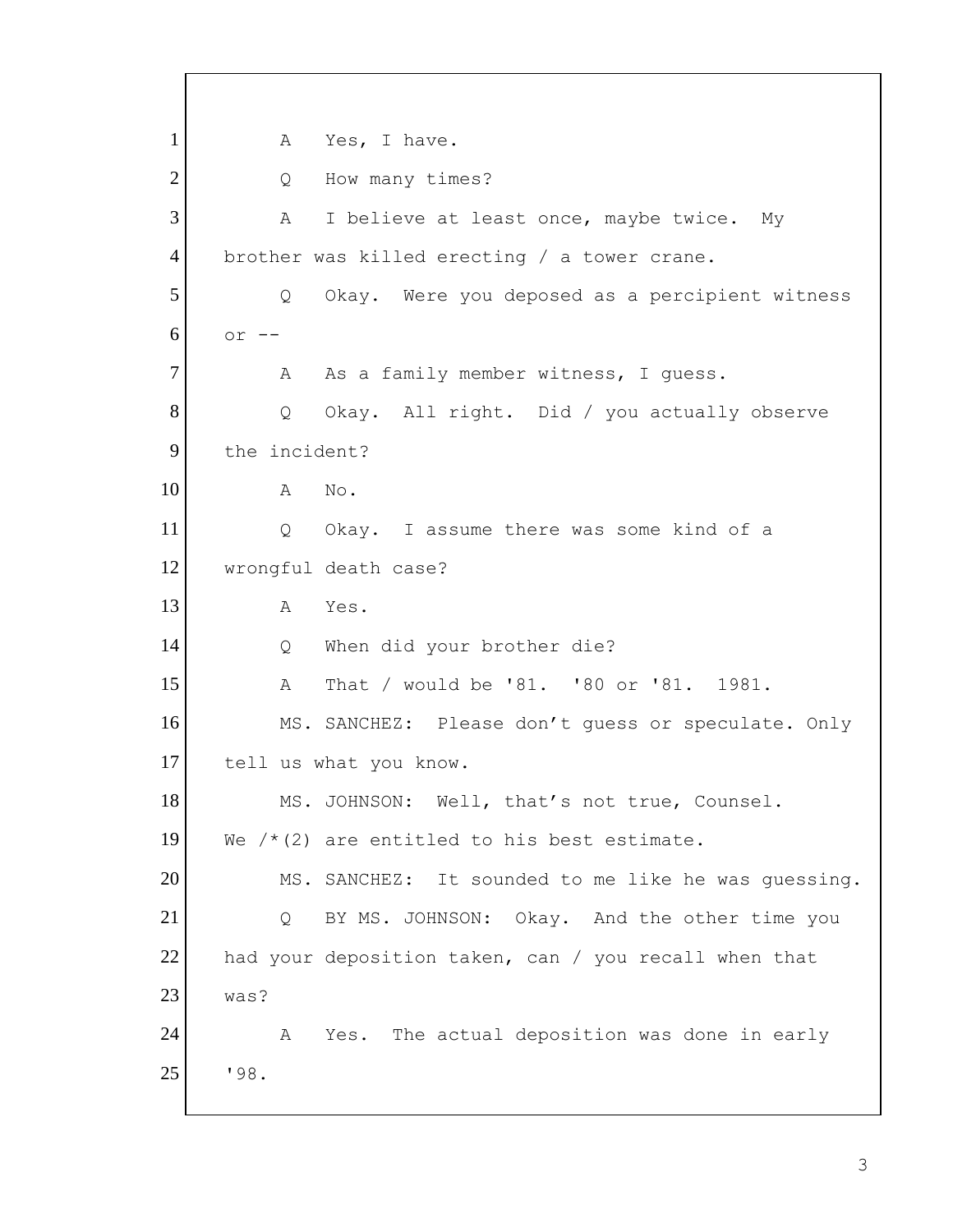$Q_{\perp}$  $\mathbb{A}$ Q  $A$  $Q_{\perp}$  the civil part.  $\circ$  $\mathsf{A}$  $\circ$  $\mathsf{A}$  $\overline{Q}$  $\mathsf{A}$  $Q_{\cdot}$  $A$  $\circ$  $\mathbb{A}$ Q 1 2 3 4 5 6 7 8 9 10 11 12 13 14 15 16 17 18 19 20 21 22 23 24 25 And was that a case in which you were a party? / I was involved in that lawsuit. Yes. And what kind of lawsuit was that? I completely tore the tendons in my right shoulder, resulting in / shoulder surgery. I later sued the general contractor. Was that a workers' comp, or was it civil as well? A It was a workers' comp, but / I don't know about Q Okay. A You would have to look that one up. I don't know. The general contractor that you sued,  $/$  was that your employer? No. I sued Bell Construction.  $B-e-1-1?$ Yes. Who was your employer at that time? Evergreen Steel. And where / were they located? In Campbell. I'll ask you more about both of those later. No problem. Have you taken any medications today that might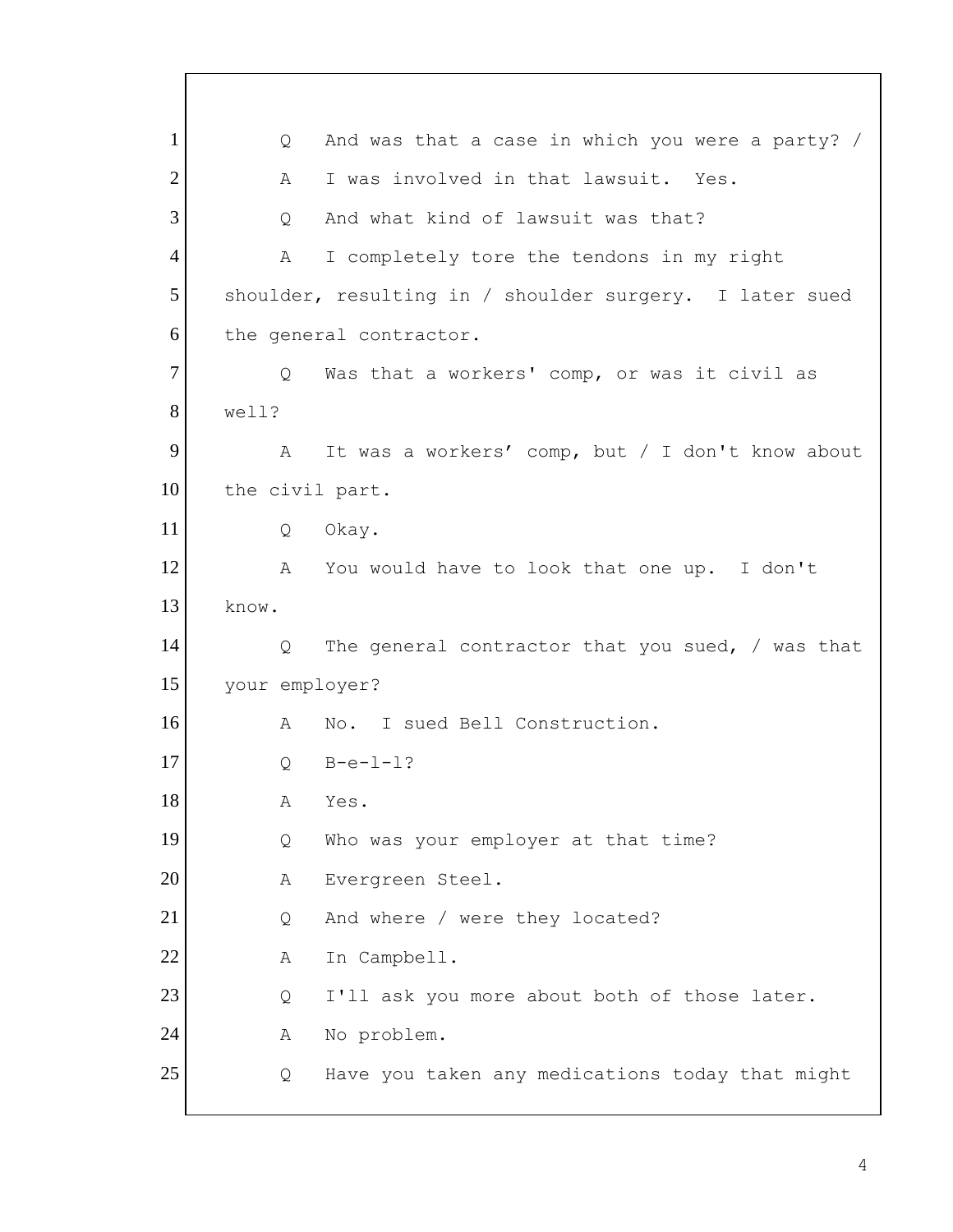| $\mathbf{1}$    | cause / you to be sleepy or drowsy?              |
|-----------------|--------------------------------------------------|
| $\overline{2}$  | Α<br>$\,\rm No$ .                                |
| $\mathfrak{Z}$  | And is there any reason that you might be<br>Q   |
| $\overline{4}$  | impaired, either unable to hear or understand my |
| $\sqrt{5}$      | questions? $/*$ (3)                              |
| 6               | **END OF WARMUP**                                |
| $\overline{7}$  |                                                  |
| $8\,$           |                                                  |
| 9               |                                                  |
| 10              |                                                  |
| 11              |                                                  |
| 12              |                                                  |
| 13              |                                                  |
| 14              |                                                  |
| 15              |                                                  |
| 16              |                                                  |
| 17              |                                                  |
| 18              |                                                  |
| 19              |                                                  |
| 20              |                                                  |
| $\overline{21}$ |                                                  |
| $\overline{22}$ |                                                  |
| $\overline{23}$ |                                                  |
| $\overline{24}$ |                                                  |
| 25              |                                                  |
|                 |                                                  |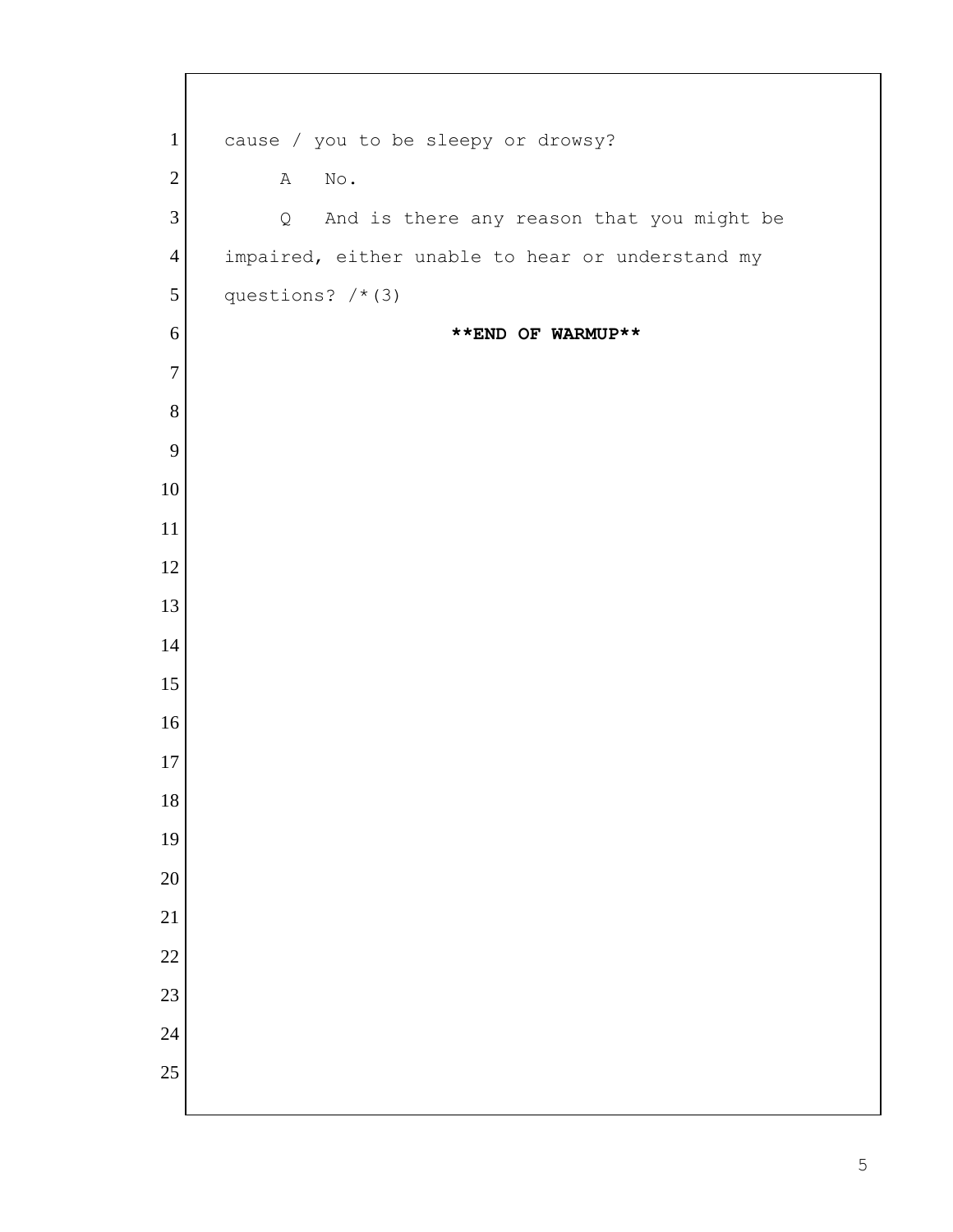$\mathbb{A}$  $\circ$  24 hours? /  $\mathbb{A}$  $\circ$  $\mathbb{A}$  $\circ$  $\mathsf{A}$  $Q$  $\mathbb{A}$  $\overline{Q}$  $\mathbb{A}$  $\circ$  $A$  $\circ$  $\mathbb{A}$ 1 2 3 4 5 6 7 8 9 10 11 12 13 14 15 16 17 18 19 20 21 22 23 24 25 **EXAM**  Q BY MS. JOHNSON: Will you have trouble answering my questions today? No, not that I know of. And what medications have you taken in the last Just my blood pressure pill. Do you recall the name of the medication? I don't remember. I know I take one pill daily, and that / keeps everything under control. Who prescribes the blood pressure pills? Dr. Woods. Dr. Pat Woods? Does that sound right? A Yes. Is Dr. Woods your family / physician? Yes, she is. For how long have you treated with Dr. Woods as your family doctor? For about 12 or 13 years now. What / pharmacy do you use for filling your prescription? We always go to Rite Aid. Q So you don't get any prescriptions through the mail or anything / like that; is that correct? A Yes, that's right.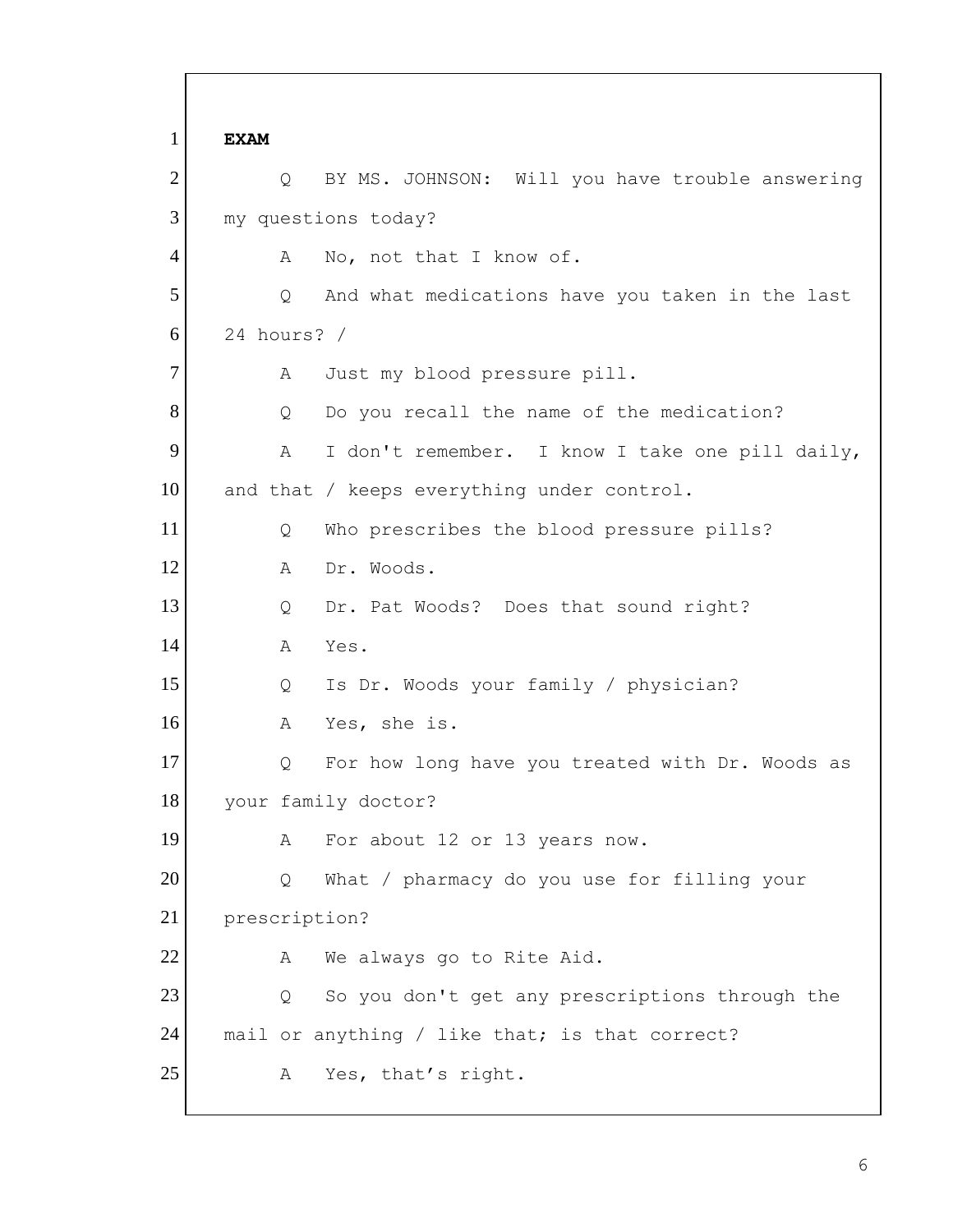$\overline{Q}$  $\mathbb{A}$  Q Would you produce that, please. You can / show  $\Delta$  THE WITNESS: Class C is just your regular driver's license for driving a /\*(1) vehicle. MS. LEE: Right. MS. LEE:  $\circ$  $\overline{Q}$ A  $\overline{Q}$  THE WITNESS: We started talking at 9:30. 1 2 3 4 5 6 7 8 9 10 11 12 13 14 15 16 17 18 19 20 21 22 23 24 25 Do you have a California driver's license? Yes, I do. it to your attorney, and I'll take a look at it. Here it is. MS. SANCHEZ: The record will reflect that Mr. Phillips has produced a / California driver's license. It is a Class CM1. MS. LEE: What does that mean? THE WITNESS: And the M1 is motorcycle. Thank you, sir. BY MS. JOHNSON: How far did you travel to the deposition today? A Around 10 miles. You came / from your residence in Roseville? Yes, ma'am. MS. SANCHEZ: We'll go with MapQuest. MS. JOHNSON: That's fine. So will I. Okay. How long did you spend preparing for this / deposition with MS. SANCHEZ? MS. SANCHEZ: What time did we start talking?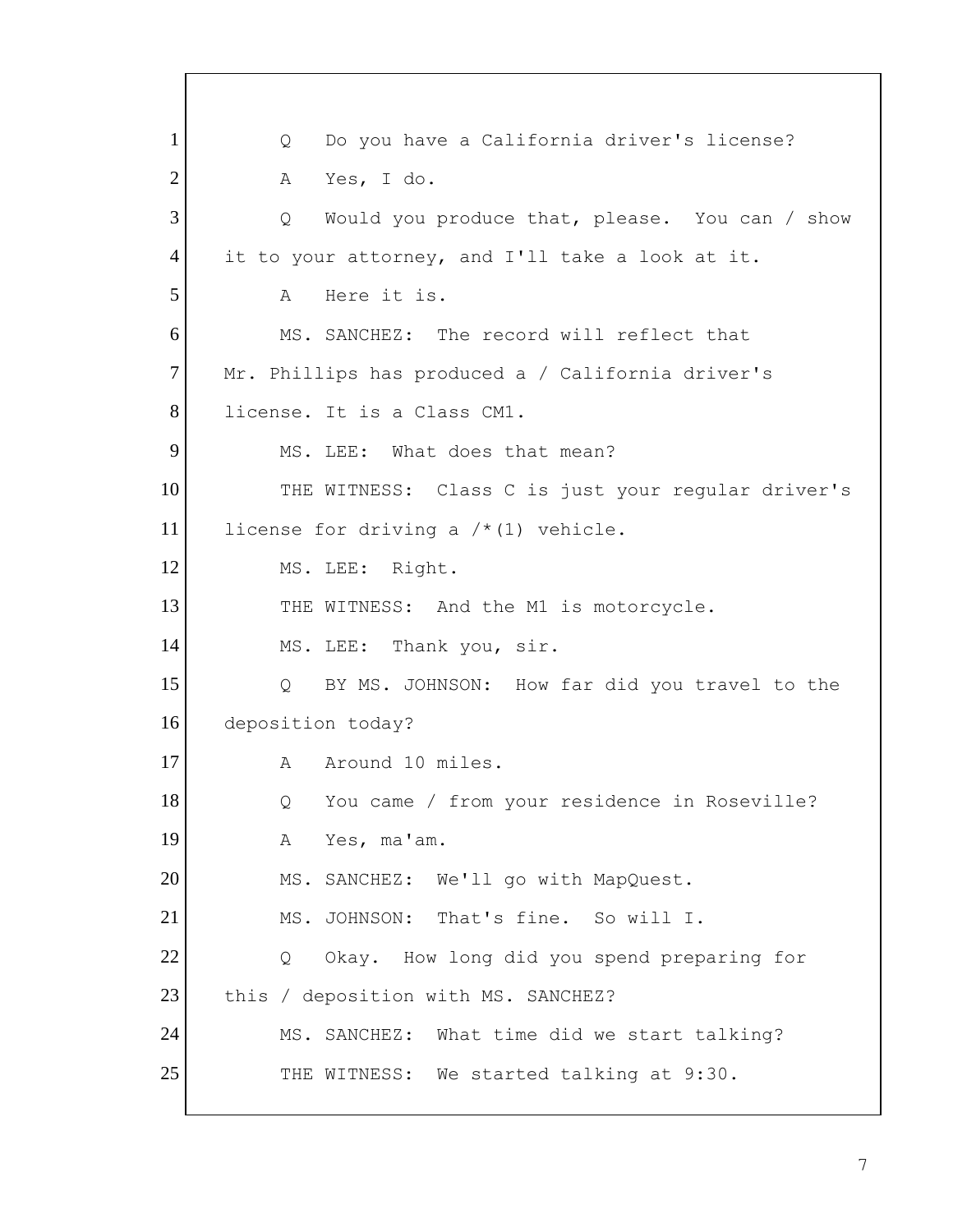$\mathbb A$  $Q$  $\mathbb{A}$  $Q$  $\mathbb{A}$  $\circ$  $\circ$  $\mathbb{A}$  the need for any treatment or / hospitalization.  $A$  $Q$  $A$  $Q_{\cdot}$  $\mathbb A$  $\mathbb{A}$  $\circ$  $\mathbb A$ Q 1 2 3 4 5 6 7 8 9 10 11 12 13 14 15 16 17 18 19 20 21 22 23 24 25 Q BY MS. JOHNSON: Do you recall how long overall you spoke with / her? No. I didn't look at the clock. Okay. What is your date of birth?  $7/20/1958$ . Where were you born? Tucson, Arizona. / Do you remember who your family doctor was when you were growing up in Tucson? A Dr. Lane.  $L-a-n-e$ ? Yes. Dr. James Lane. / Q Did you have any problems growing up? What I mean by that is major illnesses or injuries that required A No, ma'am. Did you attend high school? Yes. And what school was that? Tucson High School. Q Did you finish? Yes. And when was that? / I graduated in 1970. And while you were in high school, did you do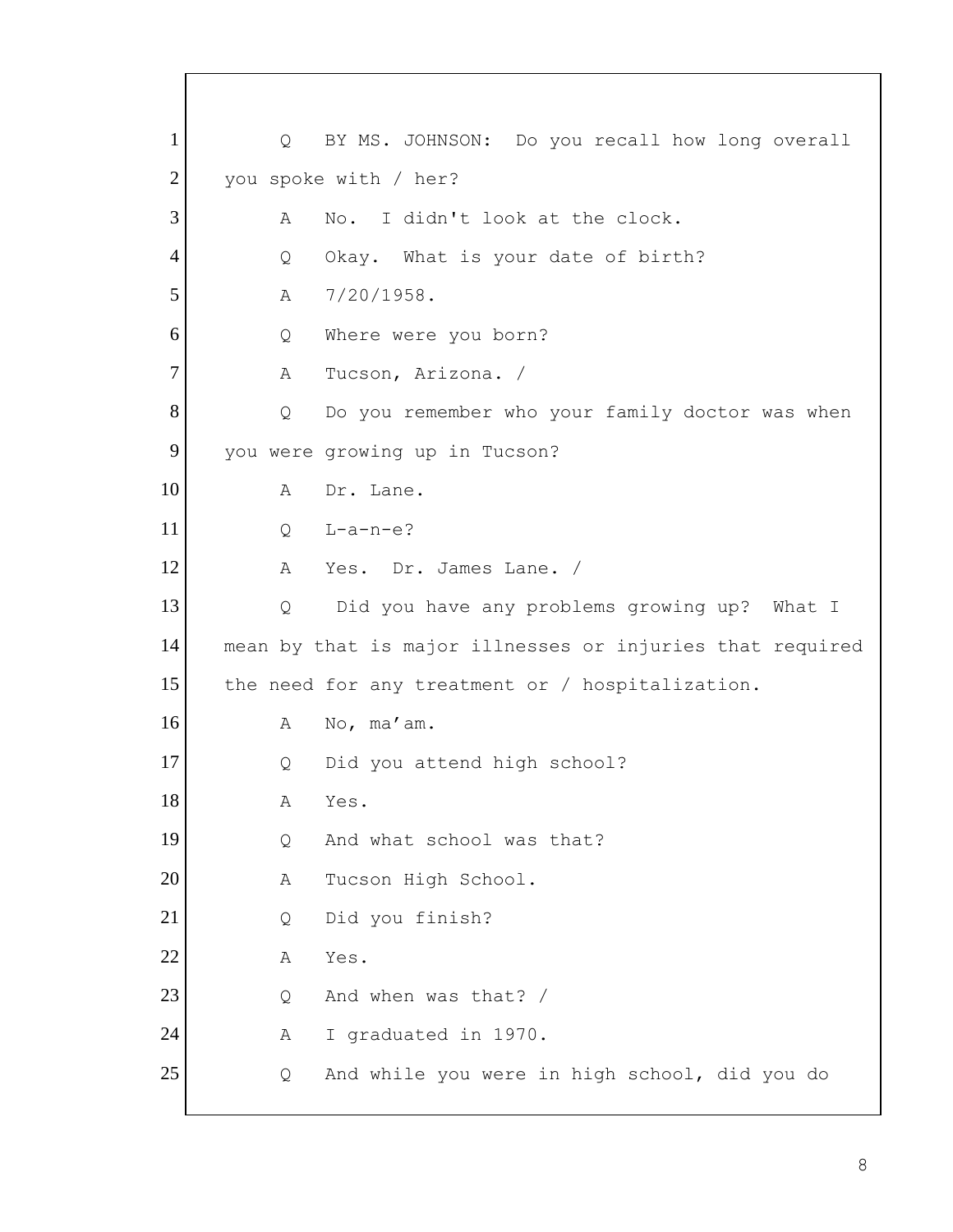| $\mathbf{1}$                       |  |              |  |               |  | any sports or other activities or regular PE? |  |
|------------------------------------|--|--------------|--|---------------|--|-----------------------------------------------|--|
| $\overline{2}$                     |  | $\, {\bf A}$ |  | Yes. $/* (2)$ |  |                                               |  |
| $\mathfrak{Z}$                     |  |              |  |               |  |                                               |  |
| $\overline{4}$                     |  |              |  |               |  |                                               |  |
| 5                                  |  |              |  |               |  |                                               |  |
| 6                                  |  |              |  |               |  |                                               |  |
| $\overline{7}$                     |  |              |  |               |  |                                               |  |
| $\,8\,$                            |  |              |  |               |  |                                               |  |
| 9                                  |  |              |  |               |  |                                               |  |
| $10\,$                             |  |              |  |               |  |                                               |  |
| $11\,$                             |  |              |  |               |  |                                               |  |
| $12\,$                             |  |              |  |               |  |                                               |  |
| 13                                 |  |              |  |               |  |                                               |  |
| 14                                 |  |              |  |               |  |                                               |  |
| $15\,$                             |  |              |  |               |  |                                               |  |
| $16\,$                             |  |              |  |               |  |                                               |  |
| 17                                 |  |              |  |               |  |                                               |  |
| 18                                 |  |              |  |               |  |                                               |  |
| 19                                 |  |              |  |               |  |                                               |  |
| $\overline{20}$                    |  |              |  |               |  |                                               |  |
| $\overline{21}$                    |  |              |  |               |  |                                               |  |
| $\overline{22}$                    |  |              |  |               |  |                                               |  |
| $\overline{23}$<br>$\overline{24}$ |  |              |  |               |  |                                               |  |
| 25                                 |  |              |  |               |  |                                               |  |
|                                    |  |              |  |               |  |                                               |  |
|                                    |  |              |  |               |  |                                               |  |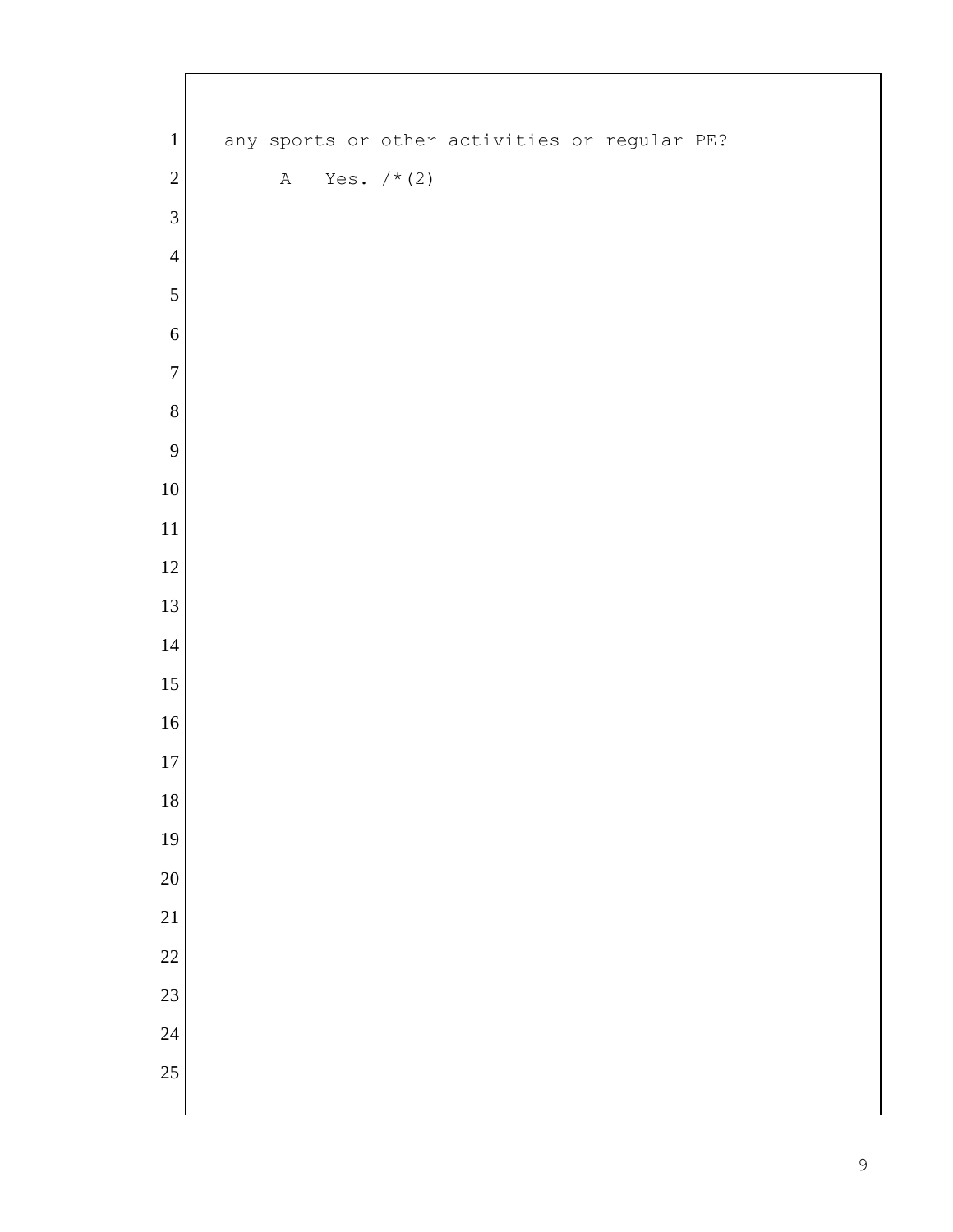$\circ$  participating in the sports? I / mean other than the  $\mathbb{A}$  $\circ$  $\overline{A}$  $\overline{Q}$  football at that school. THE WITNESS: No.  $Q_{\perp}$  $\overline{A}$  $Q$  $\mathbb{A}$ 1 2 3 4 5 6 7 8 9 10 11 12 13 14 15 16 17 18 19 20 21 22 23 24 25 **START TYPING**  Q BY MS. JOHNSON: What sports or activities did you do? A I played football and track. Did you have any injuries while you were usual strains, bumps, bruises. A No. Have you attended college or a trade school? A I went to school through the union. Q Which / union was that? Ironworkers. I would guess that they don't have sports like MS. SANCHEZ: That's argumentative, but he can answer. MS. LEE: I'm / sorry. Did the witness answer? I did not hear a response. THE WITNESS: No. BY MS. JOHNSON: Okay. Any injuries while you were in that schooling program? A No. Have you / served in the military? No.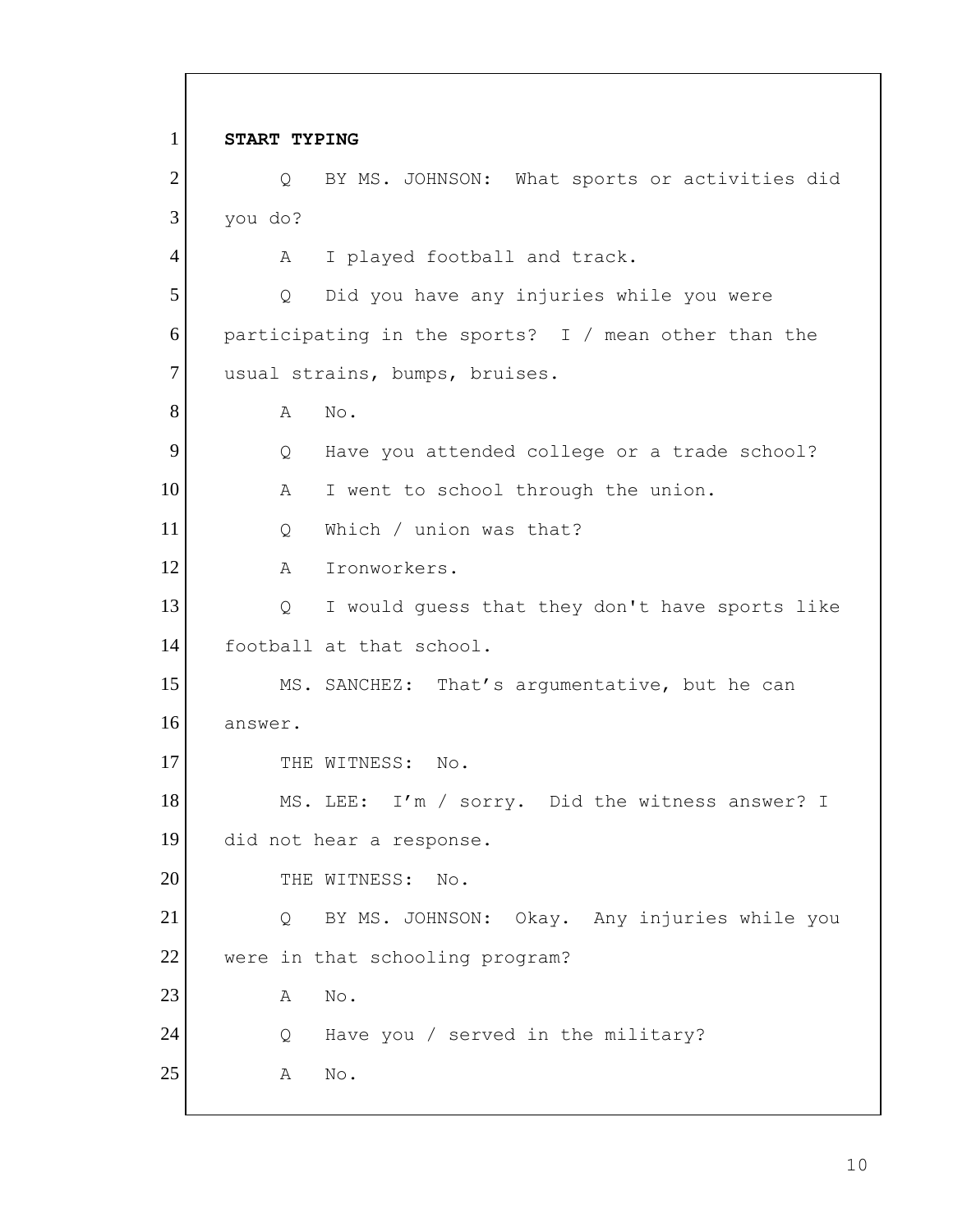| $\mathbf{1}$   | $Q_{\perp}$   | Have you received treatment in any military         |
|----------------|---------------|-----------------------------------------------------|
| $\overline{2}$ | facility?     |                                                     |
| 3              | Α             | Yes. In high school.                                |
| $\overline{4}$ | Q             | Was your dad in the air force?                      |
| 5              | А             | Well, / he was civil service. He was a fireman.     |
| 6              | Q             | And for what did you receive medical treatment?     |
| $\overline{7}$ | A             | I had a broken leg.                                 |
| 8              | Q             | Is that the only / time you went there that you     |
| 9              | can think of? |                                                     |
| 10             | A             | Yes, ma'am, that's it.                              |
| 11             | $\circ$       | Okay. Have you ever been convicted of a felony?     |
| 12             | A             | No.                                                 |
| 13             | Q             | Are you / married?                                  |
| 14             | Α             | Yes, I am.                                          |
| 15             | Q             | How many times?                                     |
| 16             | A             | Twice.                                              |
| 17             | Q             | What was your first wife's name?                    |
| 18             |               | MS. SANCHEZ: I'll object as to relevance, Counsel.  |
| 19             |               | How does that pertain to $/*$ (3) this lawsuit?     |
| 20             |               | MS. JOHNSON: I am not going to debate with you. Are |
| 21             |               | you instructing the witness not to answer?          |
| 22             |               | MS. SANCHEZ: No, but I would ask you to / ask       |
| 23             |               | relevant questions.                                 |
| 24             |               | MS. LEE: In the interest of time, maybe we could    |
| 25             |               | stick with the last ten years.                      |
|                |               |                                                     |

Г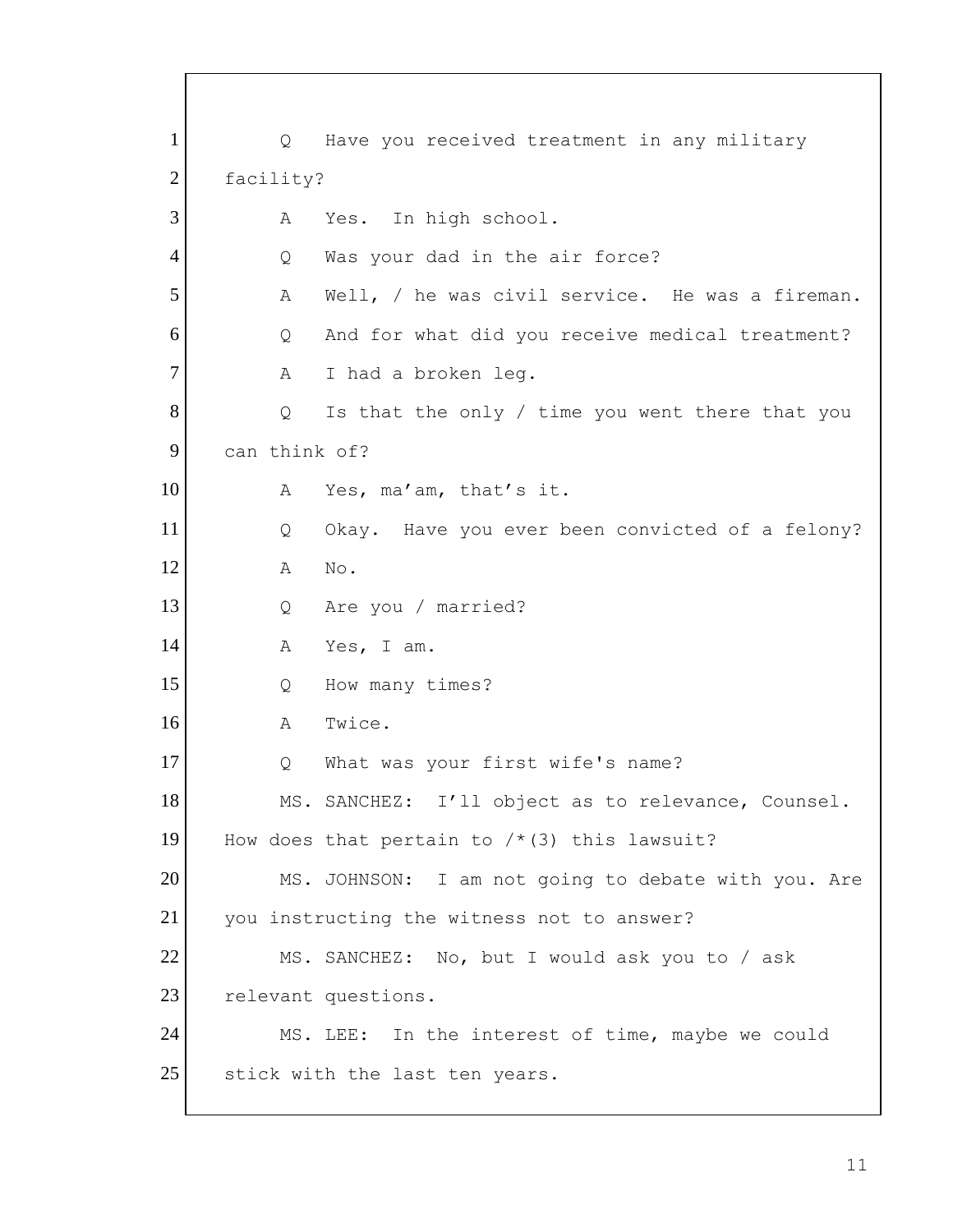| 1              |           | Q | BY MS. JOHNSON: Are you currently married?            |
|----------------|-----------|---|-------------------------------------------------------|
| $\overline{2}$ |           | Α | Yes, I am.                                            |
| 3              |           | Q | What / is your wife's name?                           |
| $\overline{4}$ |           | Α | Susan Phillips.                                       |
| 5              |           | Q | How long have you been married to Susan?              |
| 6              |           | Α | We got married in 1988.                               |
| $\tau$         |           | Q | Other than the anomaly with / your social             |
| 8              |           |   | security number and the single L versus the double L, |
| 9              |           |   | have you used any other names in your life?           |
| 10             |           | Α | No, ma'am.                                            |
| 11             |           | Q | Does Susan / work?                                    |
| 12             |           | A | No.                                                   |
| 13             |           | Q | Was Susan working in the year of 2012 or 2013?        |
| 14             |           | A | No.                                                   |
| 15             |           | Q | Do you have children?                                 |
| 16             |           | A | Yes.                                                  |
| 17             |           | Q | How many?                                             |
| 18             |           | Α | Just the one / daughter.                              |
| 19             |           | Q | What is her name?                                     |
| 20             |           |   | MS. SANCHEZ: Object as to form.                       |
| 21             |           |   | I think we are entitled to get that<br>MS. LEE:       |
| 22             |           |   | information as a possible witness to his injuries. /  |
| 23             |           | Q | BY MS. JOHNSON: Would you please answer the           |
| 24             | question. |   |                                                       |
| 25             |           | Α | Amy Phillips.                                         |
|                |           |   |                                                       |

 $\sqrt{ }$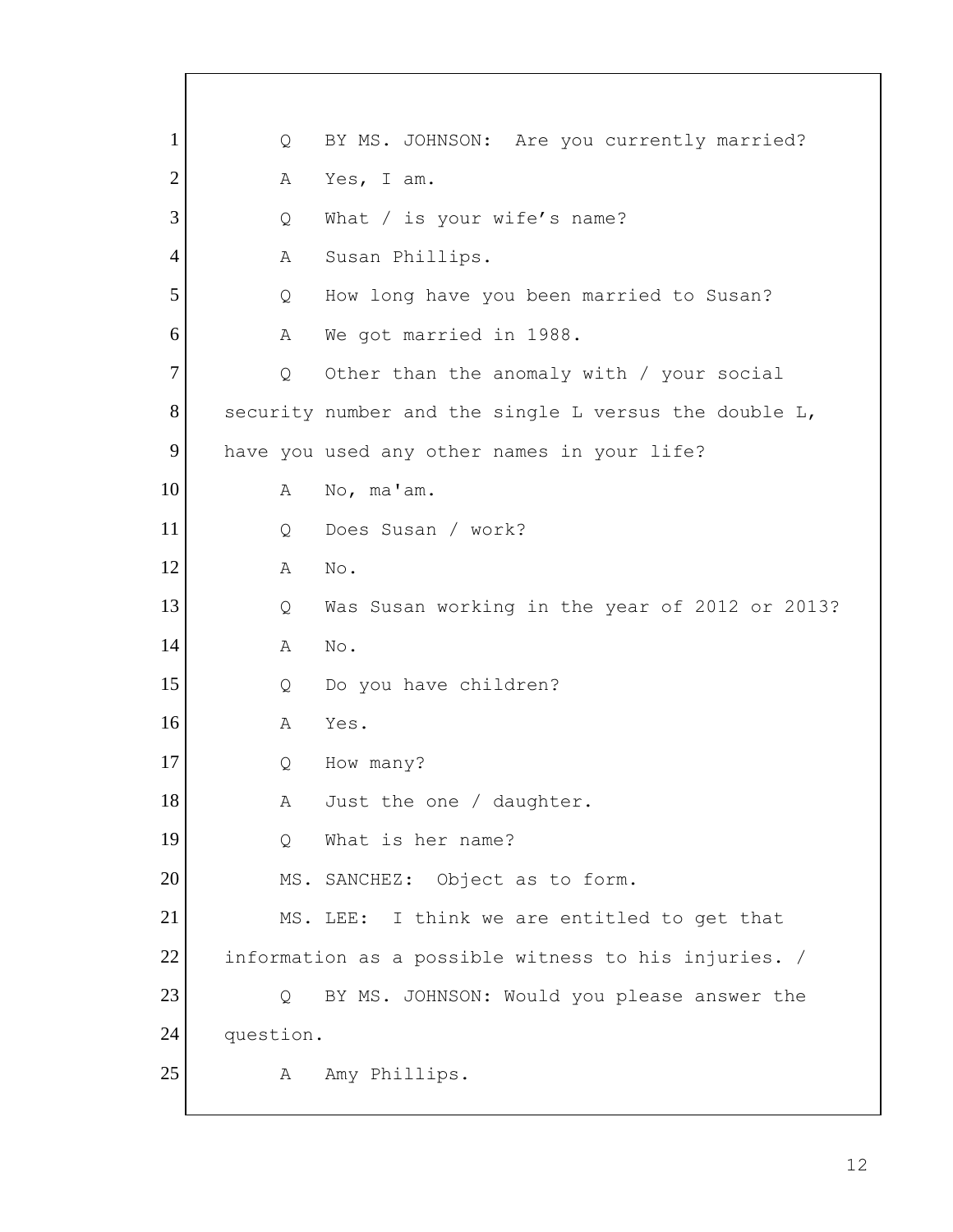2012 and 2013, were any  $/*$  (4) other people financially  $\mathbb{A}$ have any other work? That would mean work for goods, / I'm going to look for an / exhibit. Counsel, did 1 2 3 4 5 6 7 8 9 10 11 12 13 14 15 16 17 18 19 20 21 22 23 24 25 Q And how old is Amy? A Amy is 35. Q In the years of 2012 and 2013, / did Amy live with you? A No, she was married then. Q Okay. Other than Susan during the years of dependent on you? No. Q During your time with Brothers Concrete, did you services, or credits. A No. Q I'm going to ask you that same question for the other employer present here today. A No, no side jobs. Q Well, let / me ask the complete question. Did you have concurrent work while working for Evergreen Steel? A Not at all, no. Q Okay. you have questions? MS. LEE: Yes, I do. Let me jump in here. MS. JOHNSON: Then I will pass the witness for now.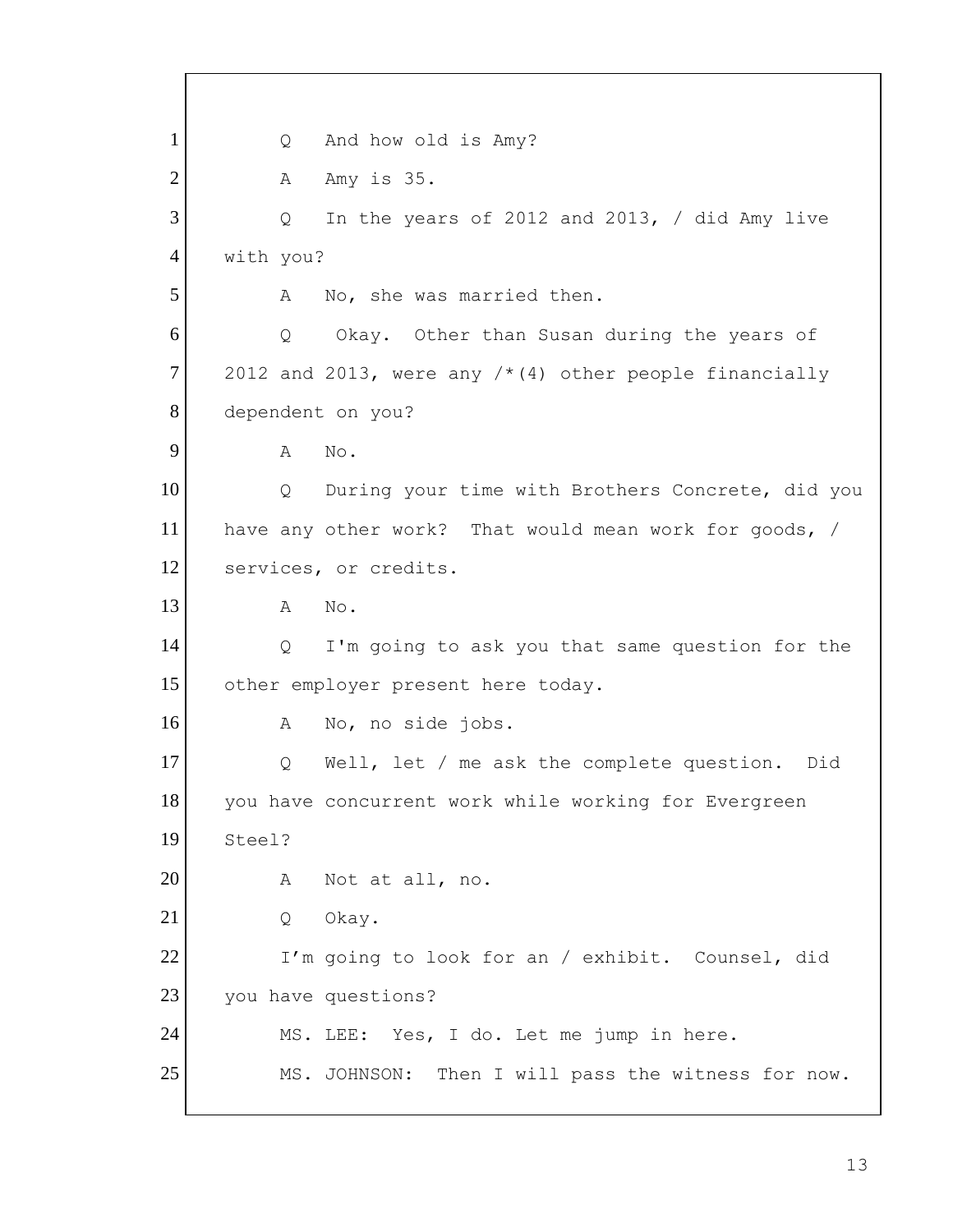Q BY MS. LEE: Good morning, Mr. / Phillips. I  $\mathbb{A}$  $\circ$  $\mathbb{A}$  $\overline{Q}$  $\mathsf{A}$  $\overline{Q}$  $\mathcal{A}$  $\overline{Q}$  $\mathsf{A}$  $\overline{Q}$  $\mathbb{A}$ 1 2 3 4 5 6 7 8 9 10 11 12 13 14 15 16 17 18 19 20 21 22 23 24 25 **EXAMINATION** have a few questions for you. When were you hired with Evergreen Steel? A I worked for them back in the 90s. Q And where / did you work for them? That was down in Los Angeles on Interstate 5. What were you doing on that project? Bridges. Bridge work, concrete / work. Do you recall your dates of employment with Evergreen? I worked for them for approximately one week. When I say that, I worked for / Evergreen for a few days, and we got stopped. I went back for a day or two after that about a week later. You testified  $/*(5)$  you went back about a week subsequent? Yes. For a day or two. And what was your job title at Evergreen? I was just something / like a helper. What were your actual work duties, your physical work duties there? I helped tie in rebar, rebar placement. I don't know exactly / how to explain it completely. Can we go off the record for a second?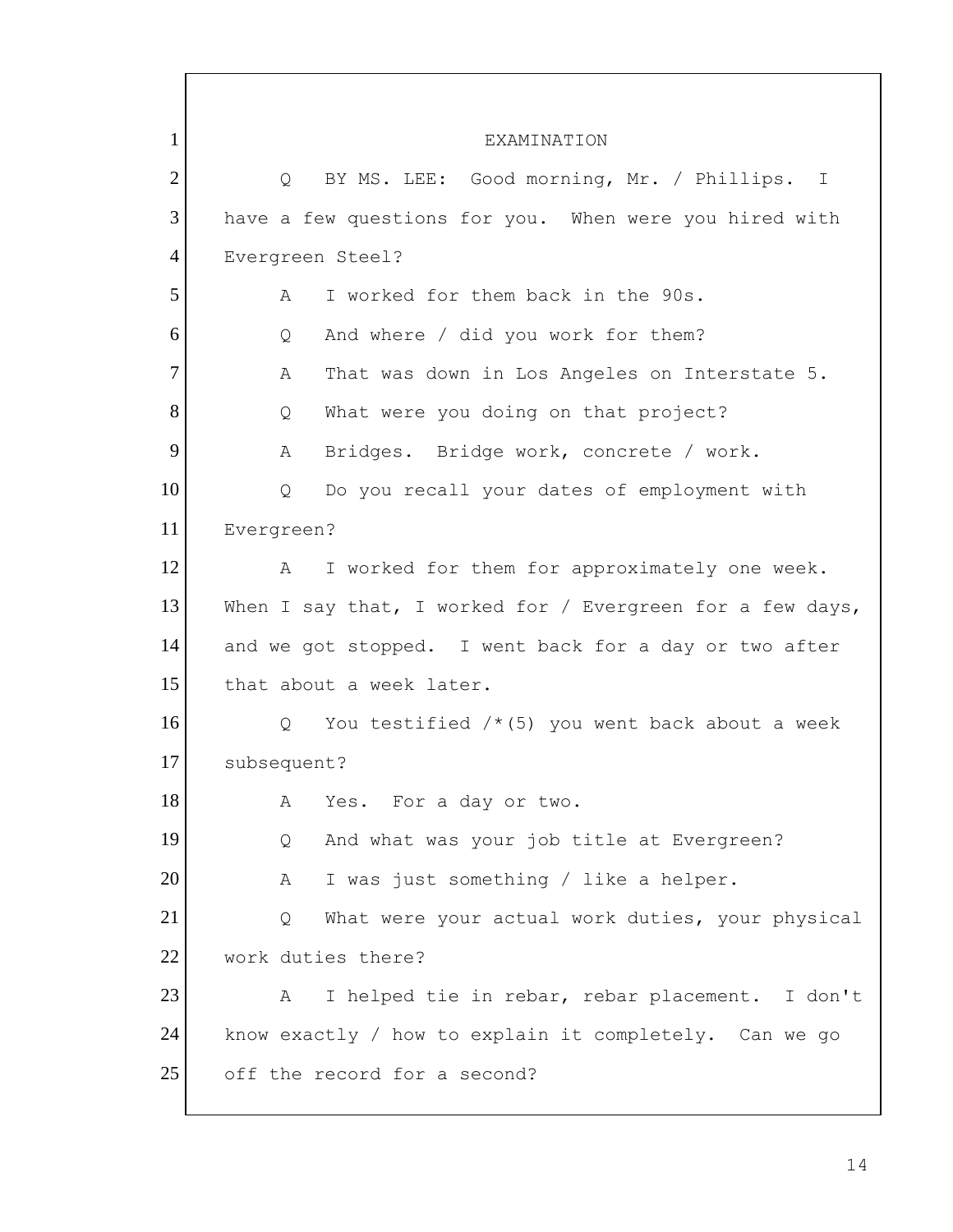$Q \qquad \qquad$  the rebar? /  $\lambda$  A Rebar and wire. rebar / with wire.  $\overline{Q}$ 1 2 3 4 5 6 7 8 9 10 11 12 13 14 15 16 17 18 19 20 21 22 23 24 25 Absolutely. MS. SANCHEZ: You might as well go ahead and put it on / the record. MS. JOHNSON: Okay. Let's go ahead and do that. THE WITNESS: It's a piece of pipe about four inches in diameter. They run from one end of / the bridge to the other end of the bridge, and you subsequently put cable in it. Q BY MS. LEE: Okay. So were you placing the pipe, or were you / just dealing only with the cables? A Placing pipe and adjusting it to height. Q And the pipe is placed and held in place with With rebar and wire. Q Sorry? MS. SANCHEZ: They want to know what you physically did. THE WITNESS: I tied the pipe into place on the Q BY MS. LEE: Were you working aboveground? A Yeah. We were working on a deck inside the bridge before the concrete was poured. So when you say  $/*(6)$  a deck, did you have to utilize a ladder to access the deck?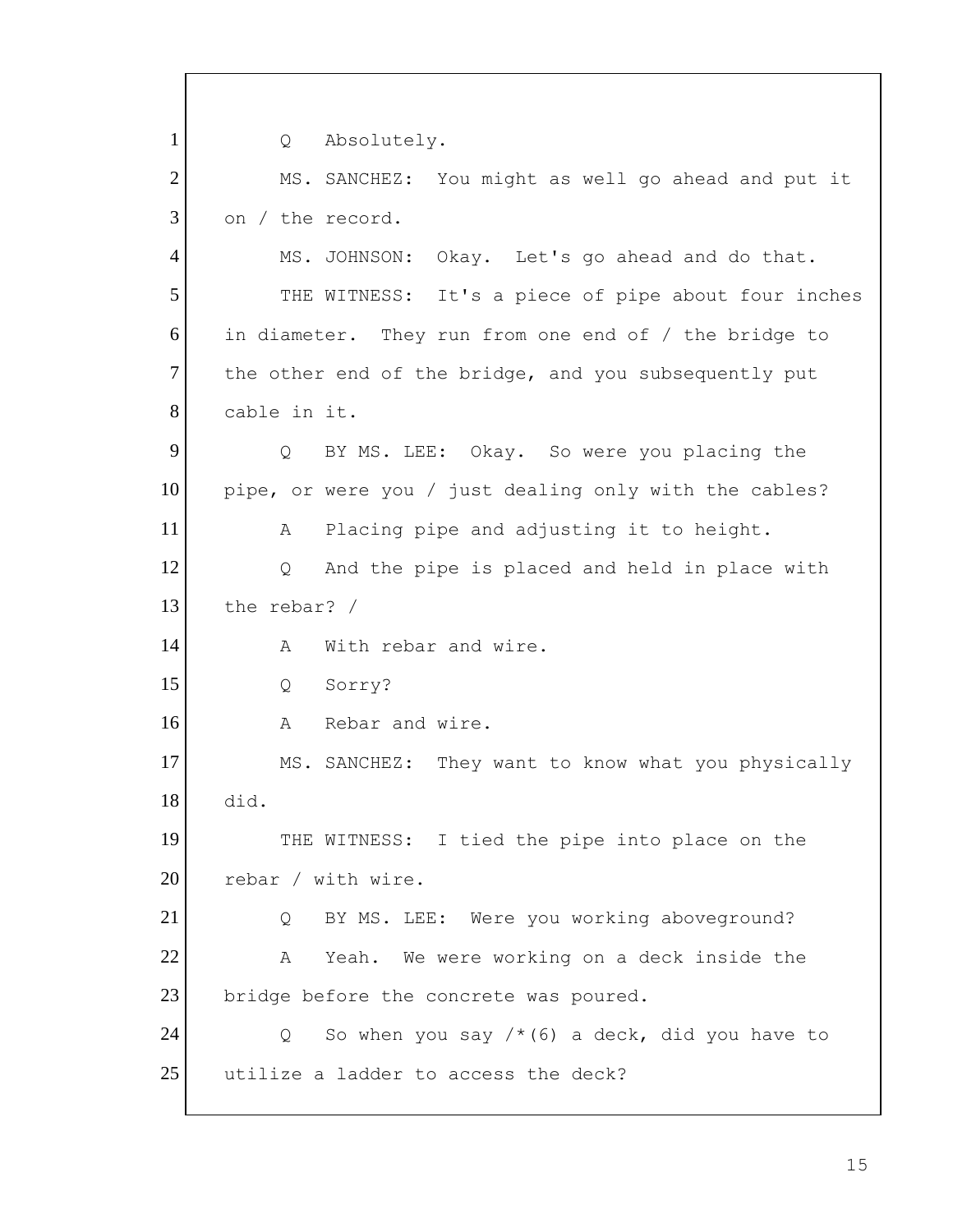$\circ$  average work shift were you required to go up and down  $\mathsf{A}$ Q Α  $\circ$  $\mathbb{A}$  Q While you were working for Evergreen, how / long Q Do you recall doing any overtime at Evergreen?  $\overline{Q}$  at Evergreen? /  $\mathbb{A}$  $\circ$  MS. SANCHEZ: Object as vague and ambiguous. / 1 2 3 4 5 6 7 8 9 10 11 12 13 14 15 16 17 18 19 20 21 22 23 24 A Yes, I had to use a ladder. Okay. How often or how / many times in an that ladder to get to the deck? Maybe seven or / eight times. Is that seven or eight different trips? Yes, approximately eight times. And why were you going up and down so frequently? For breaks / and go to the bathroom. Q Okay. How high was the ladder? A I'm going to say about 15 feet. was your average workday? A I believe they were eight-hour days. A Not right offhand. I was / a person that chased overtime, but I don't think we were doing ten-hour days. Okay. Do you remember who your supervisor was A No, I do not. Were there any other duties you had at Evergreen besides what we have described so far?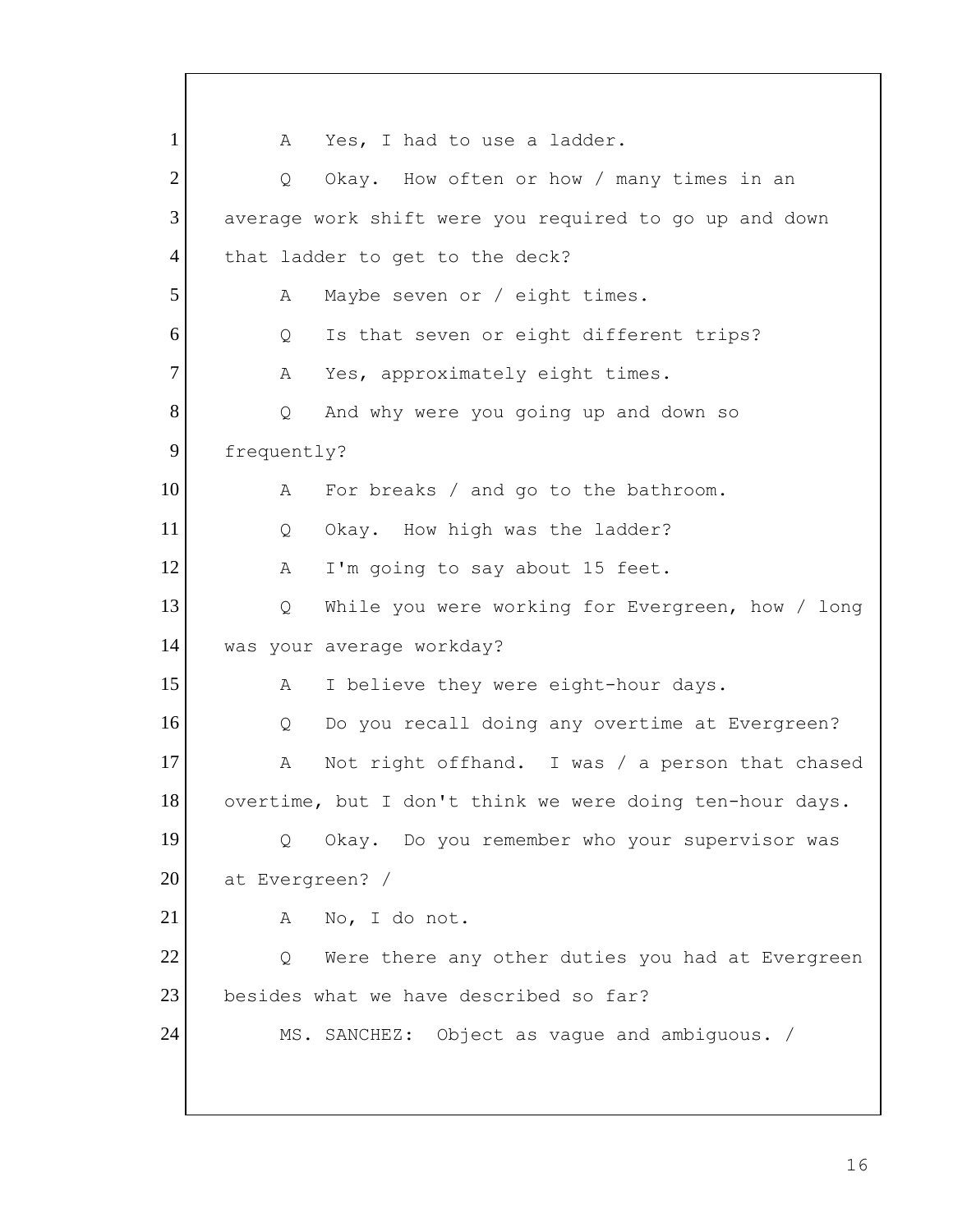$A$  $Q_{\perp}$  $\mathbb A$  MS. JOHNSON: Yes, / thank you. Q Do you remember where it was? /  $\overline{Q}$  $\mathbb{A}$  $\overline{Q}$  $\mathbb{A}$ 1 2 3 4 5 6 7 8 9 10 11 12 13 14 15 16 17 18 19 20 21 22 23 24 25 MS. JOHNSON: I will join. Do you mean work-related activities? MS. LEE: Let me rephrase that. Q Have you described all of your job duties to us while you  $/*(7)$  were employed at Evergreen? Yes, I believe so. About how many people were on your team up on the deck? I believe there were five / or six. MS. LEE: Thank you, Mr. Phillips. Those are all of my questions for right now. MS. SANCHEZ: Are you ready to continue with your examination, Counsel? FURTHER EXAMINATION Q BY MS. JOHNSON: Did you work on any other projects for Brothers Concrete? A Yes, I worked on one other one. A In San Jose. Okay. And so what were you doing at the project in San Jose? Concrete work. Were you working on a bridge as / well? No, that's incorrect. I was doing footings.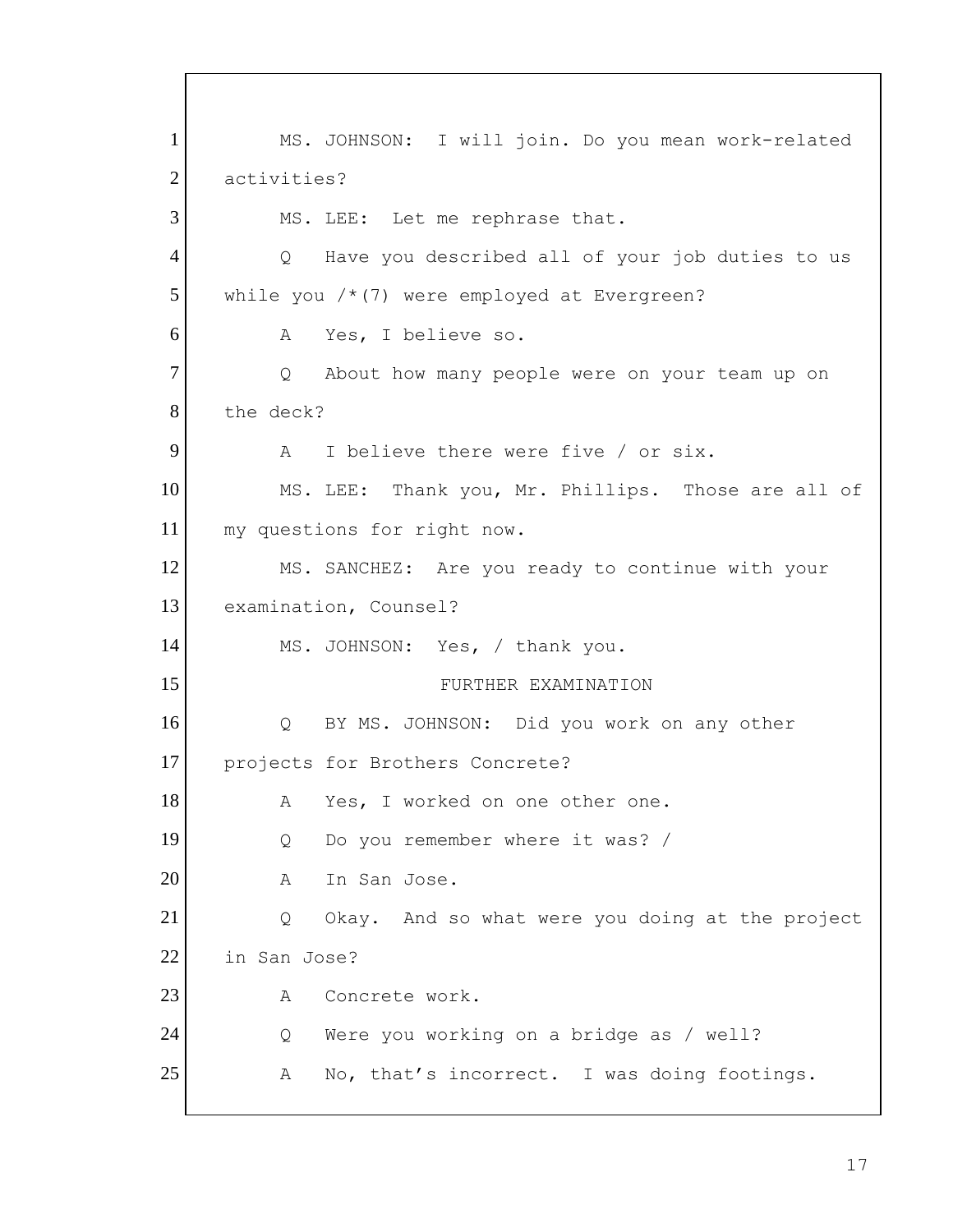$\circ$  $\mathbb{A}$ rebar / into. From each and every hole in the ground,  $\circ$  impression that when / you were working on the bridge the  $\mathbb{A}$  $\overline{Q}$  $\mathbb{A}$  $\circ$  $\mathbb{A}$  $\circ$  THE WITNESS: We are talking a hole that was about / as wide as this room and about four or five feet deep. The hole is approximately 200 feet long, and there were a  $\circ$ 1 2 3 4 5 6 7 8 9 10 11 12 13 14 15 16 17 18 19 20 21 22 23 24 25 Okay. And what does that mean? There are holes in the ground that you put you proceed to build walls that are erected out of the ground. It is the bottom / point of the building. It holds the entire weight of the building. Okay. Correct me if I am wrong. I got the rebar was for footings. Would that be incorrect? The rebar that I was working with was for walls.  $/*(8)$  We were building walls. Okay. There were two walls. So the footings that you were doing were not in connection with the bridge work? No,  $/$  that was in the ground. Okay. MS. SANCHEZ: When you say "in the ground," what are we talking about? number of / them around the building. BY MS. JOHNSON: Was this a footing for a building?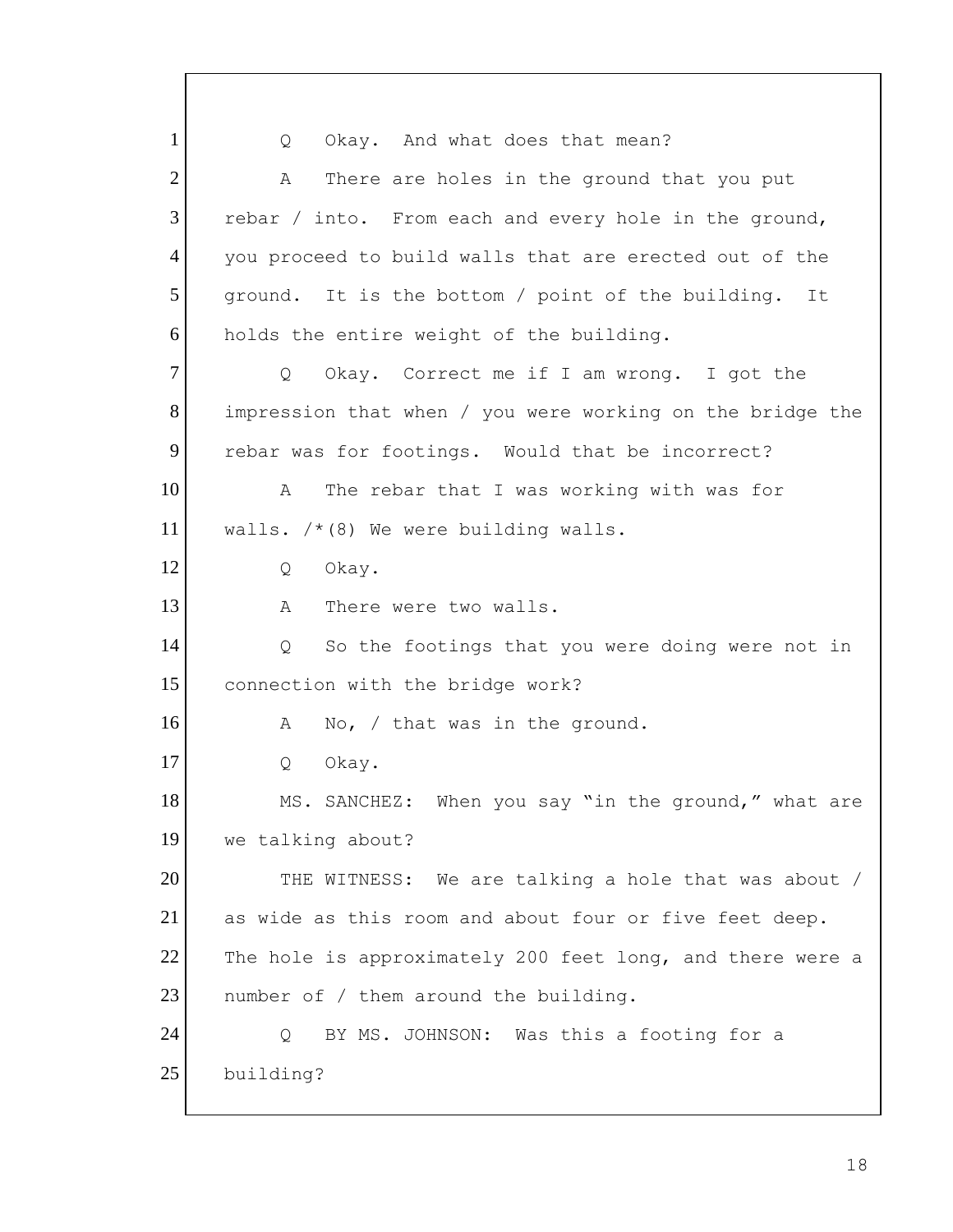$\mathsf{A}$ Q MS. LEE: That is exactly what I meant. Thank you, THE WITNESS: Oh, that was with Brothers Concrete. /  $Q$  $\mathbb{A}$  $\circ$  $A$ long,  $/*$ (9) you get more than one person and you carry as much as you are able to carry.  $\circ$  $\mathsf{A}$ 1 2 3 4 5 6 7 8 9 10 11 12 13 14 15 16 17 18 19 20 21 22 23 24 25 Yes. Okay. And so what kind of physical activities were involved in working with / these footings? A Carrying rebar, placement of rebar, tying the rebar in place. MS. LEE: What job was that? THE WITNESS: That would be San Jose. MS. SANCHEZ: I think she wants / to know who you were working for at that location. Counsel. BY MS. JOHNSON: And when you were carrying rebar, how much did that weigh? It can vary from 50 to 100 pounds that you put on your shoulder / and carry it. By yourself? That's correct. I mean, if it is short, you take the entire bunch by yourself. If it is really I'm going to return you back to Evergreen / for a second. When you went to work for Evergreen, did you have any physical restrictions? A No.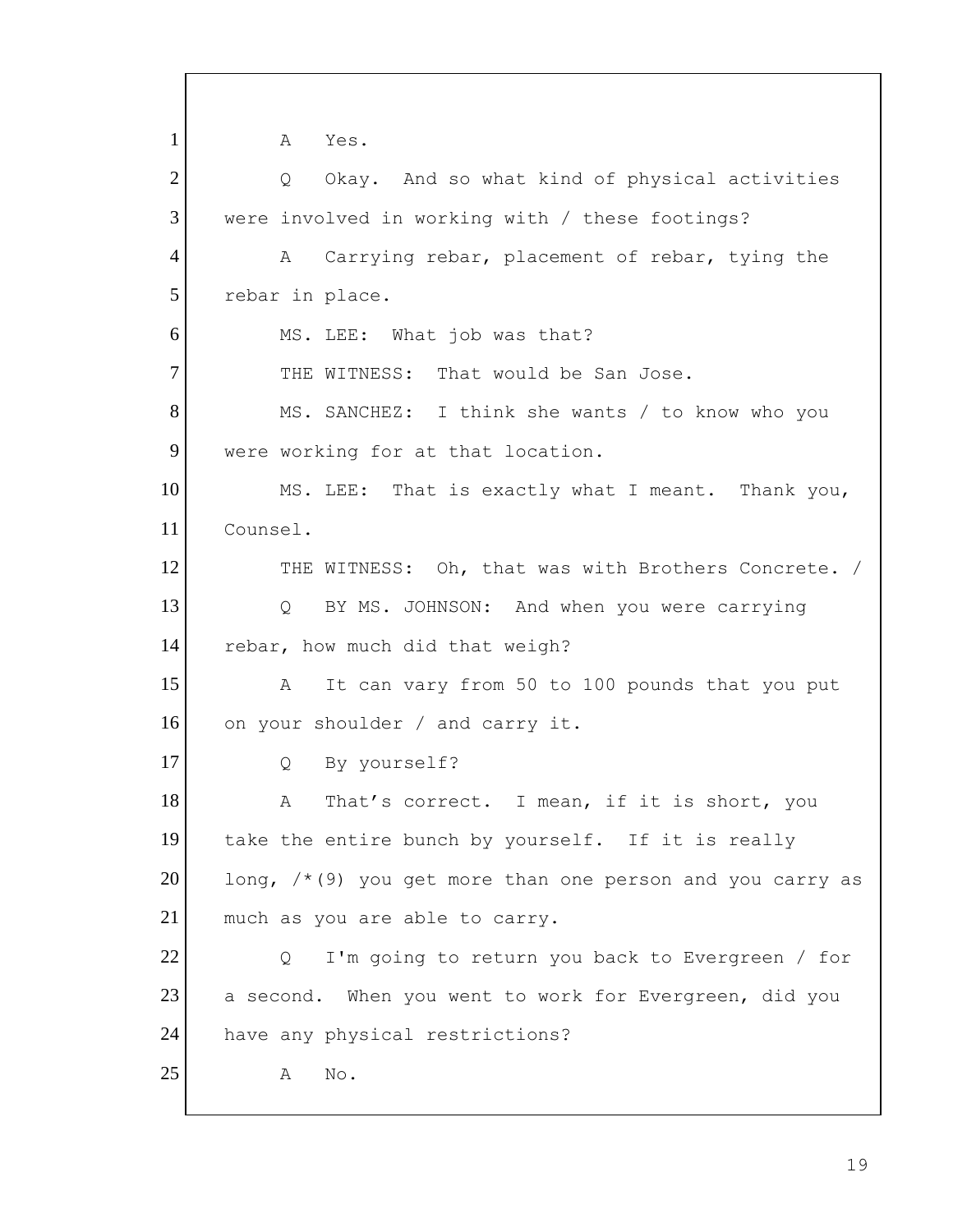$Q_{\cdot}$ A  $\overline{Q}$  MS. SANCHEZ: Any aches, pains, discomfort? /  $\mathbb A$  $\overline{Q}$  knees, both feet. Those body parts? /  $\mathbb A$  $\overline{Q}$  $\lambda$  worse again.  $\overline{Q}$  $\mathsf{A}$  $\circ$  $\mathbb{A}$  killing me. My shoulders were killing me. Q Okay. Were they better, worse, / or the same in 1 2 3 4 5 6 7 8 9 10 11 12 13 14 15 16 17 18 19 20 21 22 23 24 Were you having any symptoms at the time / you went to work for Evergreen? What exactly do you mean? Did you have pain in any parts of your body? THE WITNESS: Yes. Q BY MS. JOHNSON: Like what? Everything. Okay. In this particular claim, you have alleged neck, back, both shoulders, both hands, both All those body parts hurt. Okay. After you stopped working at Evergreen doing the bridge, were those symptoms the same, worse, or better? They got / better, and now they are getting Actually, I mean, like, your last day of employment. On the last day of work? Yes. On / your last day there. Honestly, my knees were killing me. My feet were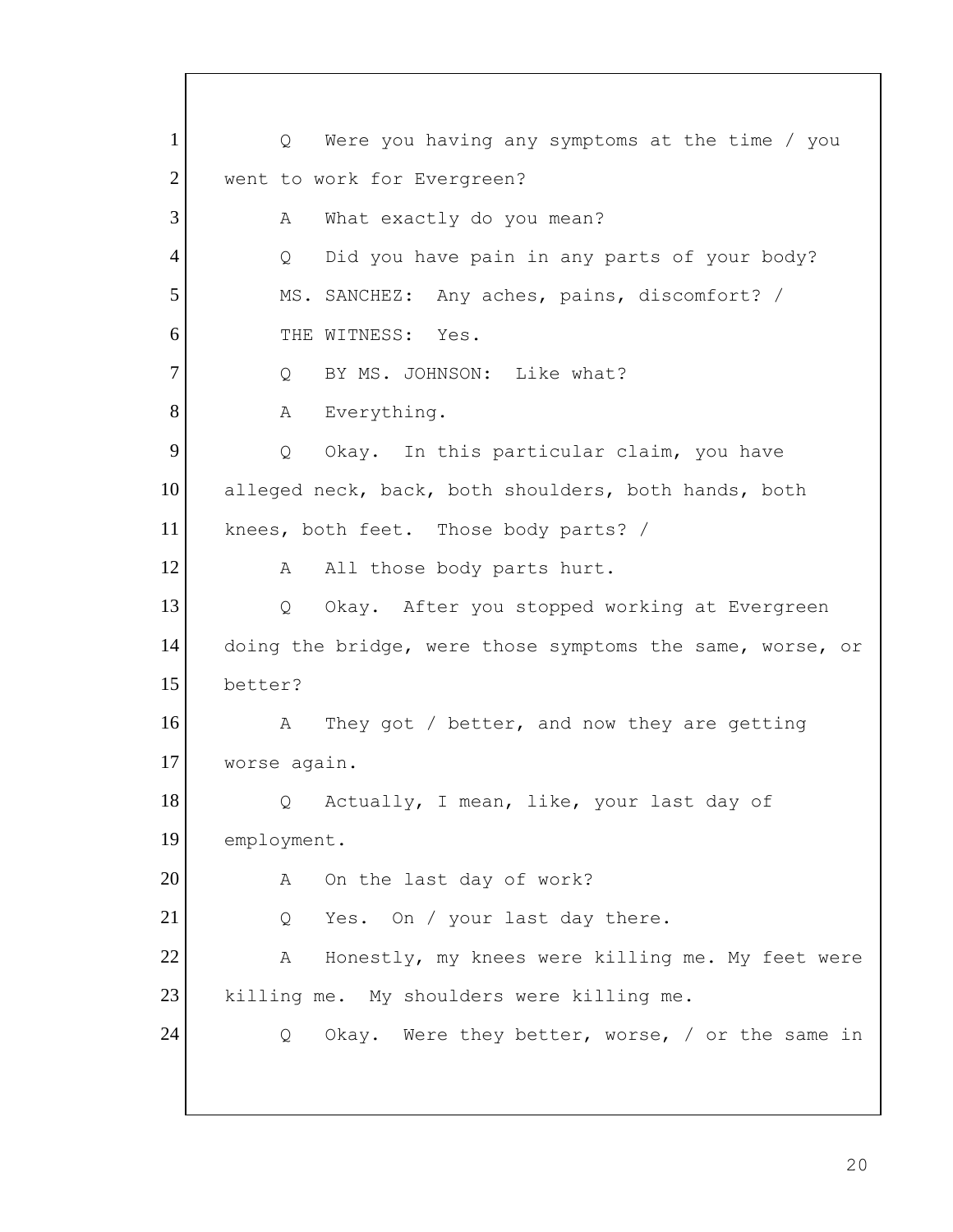A  $\circ$ THE WITNESS: You know, you can have a good day today, and tomorrow will / be a bad day, so I can't really say if I was truly better or any worse.  $\circ$  same body parts? / A  $\circ$  $A$  $\circ$  $\mathbb{A}$ 1 2 3 4 5 6 7 8 9 10 11 12 13 14 15 16 17 18 19 20 21 22 23 24 25 that period that you were employed there, that week's period of time? They didn't get no better. At the end of  $/*(10)$ the week, it was just as bad as when I started. Are you saying you weren't any worse? MS. SANCHEZ: Objection. That's vague and ambiguous. MS. LEE: I would / join in that objection. MS. SANCHEZ: You can answer the question if you understand it. Everything was painful. BY MS. JOHNSON: Okay. I'm going to / ask that same question as for Brothers. When you started working for Brothers, were you having the pain in all the exact Yeah, approximately. It was pretty much the same. While you were employed at Brothers, did you work eight-hour days as well? Yes. It was / always eight hours. Okay. Do you use any kind of a back brace for support? No.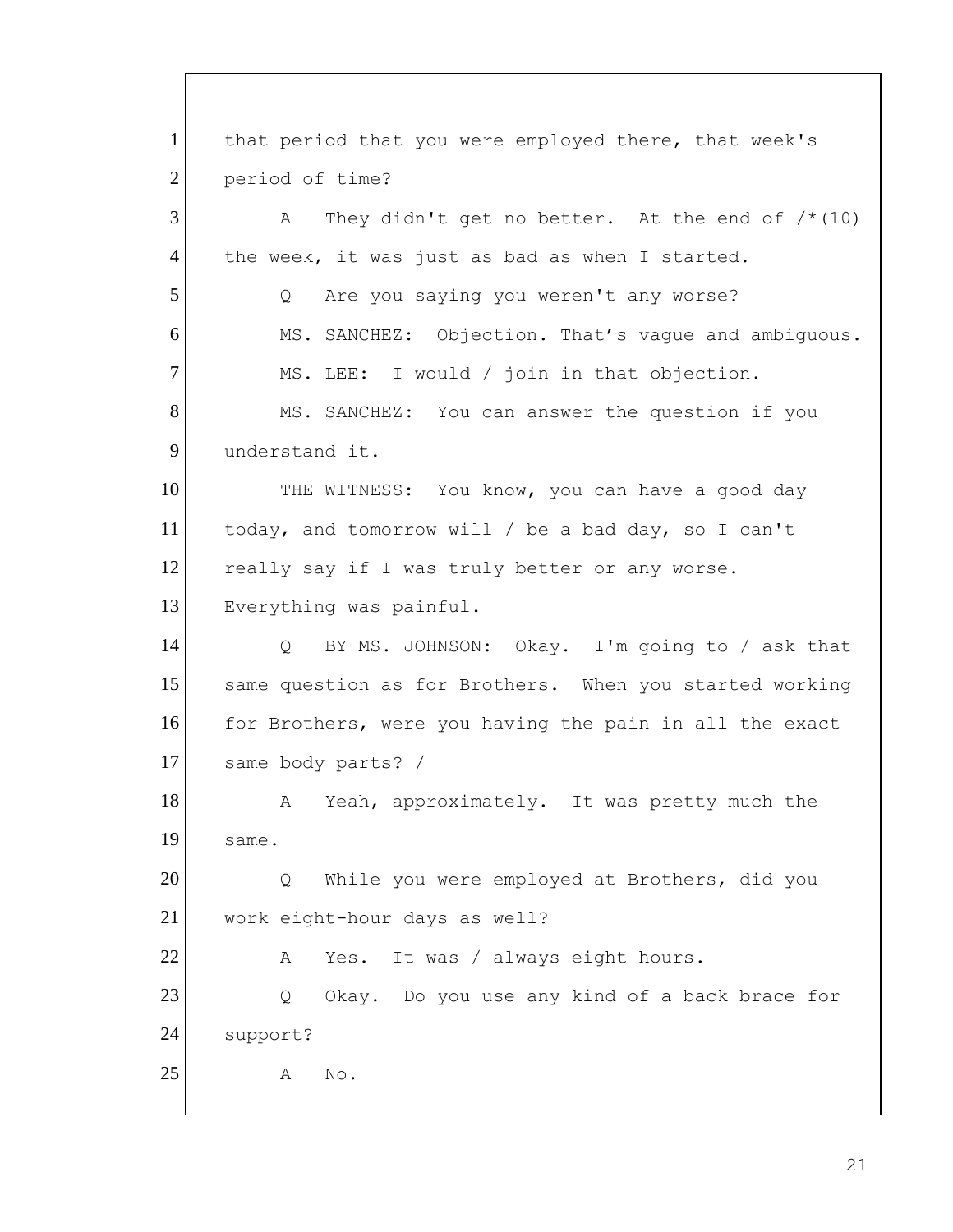$Q_{\perp}$  Q Okay. Exactly how big / is this cable you are 1 2 3 4 5 6 7 8 9 10 11 12 13 14 15 16 17 18 19 20 21 22 23 24 Would you consider that your symptoms were better, worse, / or the same at the end of the period of time that you were working with Brothers Concrete? A About the same. Q All right. A Excuse me. / Can I add something here? MS. SANCHEZ: Do you wish to correct a previous answer? THE WITNESS: I remember one other thing I had to do with Evergreen. MS. LEE: I  $/*$  (11) would like the witness to correct his testimony here if it's okay with everyone else. MS. JOHNSON: That's a good idea. Q Sir, what would you like to / add? A We additionally worked on a parking garage, where I worked with both cables and rebar. Q Please tell me how that works. What do you / physically do? A You place the rebar in both directions, and then we rolled out cables and then put more rebar in. dealing with? A The cable is approximately an inch in diameter. Q How big is a spool?